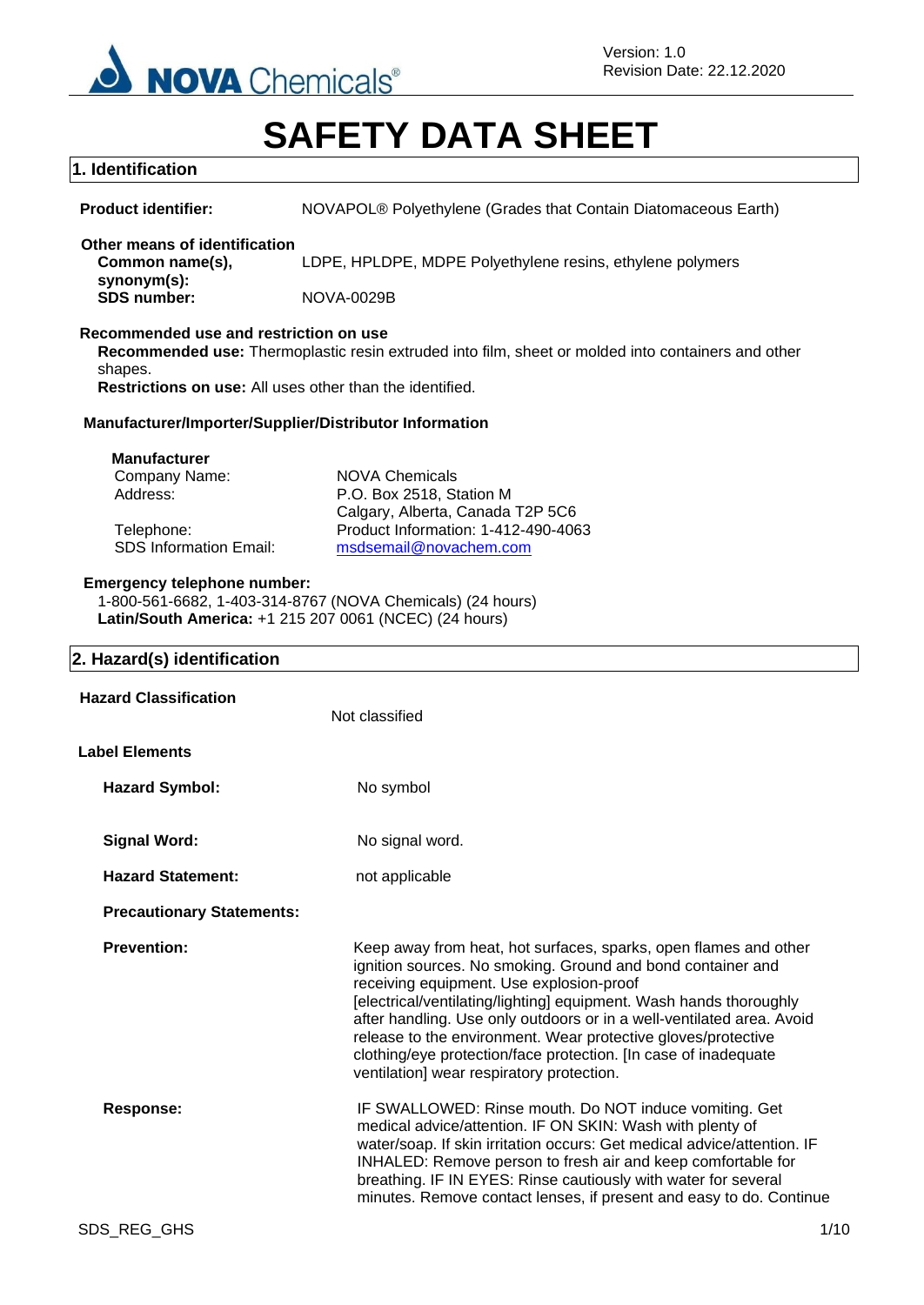|                                                             | rinsing.                                                                                                                                                                                               |
|-------------------------------------------------------------|--------------------------------------------------------------------------------------------------------------------------------------------------------------------------------------------------------|
| Storage:                                                    | Store in accordance with local/regional/national regulations. Protect<br>from sunlight.                                                                                                                |
| Disposal:                                                   | Dispose of contents/container in accordance with<br>local/regional/national/international regulations. Refer to manufacturer<br>or supplier for information on recovery or recycling.                  |
| Other hazards which do not<br>result in GHS classification: | If small particles are generated during further processing, handling or<br>by other means, may form combustible dust concentrations in air.<br>Spilled product may create a dangerous slipping hazard. |

### **3. Composition/information on ingredients**

#### **Mixtures**

 $\overline{\phantom{a}}$ 

| <b>Chemical Identity</b>                                                                                                                                                                                                                                                                                                                                                                                                                                                                                                                                                                                                                                                                                 | Common name and synonyms                                                                                                                                             | <b>CAS number</b> | <b>Content in</b><br>percent (%)* |      |
|----------------------------------------------------------------------------------------------------------------------------------------------------------------------------------------------------------------------------------------------------------------------------------------------------------------------------------------------------------------------------------------------------------------------------------------------------------------------------------------------------------------------------------------------------------------------------------------------------------------------------------------------------------------------------------------------------------|----------------------------------------------------------------------------------------------------------------------------------------------------------------------|-------------------|-----------------------------------|------|
| Silica, cristobalite                                                                                                                                                                                                                                                                                                                                                                                                                                                                                                                                                                                                                                                                                     | Crystalline silica                                                                                                                                                   | 14464-46-1        | $0.1 - 0.3\%$                     |      |
| * All concentrations are percent by weight.                                                                                                                                                                                                                                                                                                                                                                                                                                                                                                                                                                                                                                                              |                                                                                                                                                                      |                   |                                   |      |
| <b>Additional Information:</b>                                                                                                                                                                                                                                                                                                                                                                                                                                                                                                                                                                                                                                                                           | The silica, cristobalite is inextricably bound or coated in the resin.                                                                                               |                   |                                   |      |
| 4. First-aid measures                                                                                                                                                                                                                                                                                                                                                                                                                                                                                                                                                                                                                                                                                    |                                                                                                                                                                      |                   |                                   |      |
| Inhalation:                                                                                                                                                                                                                                                                                                                                                                                                                                                                                                                                                                                                                                                                                              | IF INHALED: Remove person to fresh air and keep comfortable for<br>breathing. Get medical advice/attention.                                                          |                   |                                   |      |
| Ingestion:                                                                                                                                                                                                                                                                                                                                                                                                                                                                                                                                                                                                                                                                                               | IF SWALLOWED: Rinse mouth. Do NOT induce vomiting. Get medical<br>advice/attention.                                                                                  |                   |                                   |      |
| <b>Skin Contact:</b>                                                                                                                                                                                                                                                                                                                                                                                                                                                                                                                                                                                                                                                                                     | IF ON SKIN: Wash with plenty of water/soap. If skin irritation occurs: Get<br>medical advice/attention.                                                              |                   |                                   |      |
| Eye contact:                                                                                                                                                                                                                                                                                                                                                                                                                                                                                                                                                                                                                                                                                             | IF IN EYES: Rinse cautiously with water for several minutes. Remove<br>contact lenses, if present and easy to do. Continue rinsing. Get medical<br>advice/attention. |                   |                                   |      |
| Most important symptoms/effects, acute and delayed                                                                                                                                                                                                                                                                                                                                                                                                                                                                                                                                                                                                                                                       |                                                                                                                                                                      |                   |                                   |      |
| <b>Symptoms:</b>                                                                                                                                                                                                                                                                                                                                                                                                                                                                                                                                                                                                                                                                                         | Thermal burns. Respiratory tract irritation. Mechanical irritation.                                                                                                  |                   |                                   |      |
|                                                                                                                                                                                                                                                                                                                                                                                                                                                                                                                                                                                                                                                                                                          | Indication of immediate medical attention and special treatment needed                                                                                               |                   |                                   |      |
| Treatment:<br>After adequate first aid, no further treatment is required unless<br>symptoms reappear. For more detailed medical emergency support<br>information, call 1-800-561-6682 or 1-403-314-8767 (24 hours, NOVA<br>Chemicals Emergency Response). Burns should be treated as<br>thermal burns. Molten resin will come off as healing occurs; therefore,<br>immediate removal from the skin is not necessary. Treatment should<br>be directed at the control of symptoms and the clinical condition of the<br>patient. No adverse effects due to ingestion are expected. The silica,<br>cristobalite is inextricably bound or coated in the resin, which<br>minimizes the likelihood of exposure. |                                                                                                                                                                      |                   |                                   |      |
| 5. Fire-fighting measures                                                                                                                                                                                                                                                                                                                                                                                                                                                                                                                                                                                                                                                                                |                                                                                                                                                                      |                   |                                   |      |
| <b>General Fire Hazards:</b>                                                                                                                                                                                                                                                                                                                                                                                                                                                                                                                                                                                                                                                                             | Solid resins support combustion but do not meet combustible definition.<br>Product will burn at high temperatures but is not considered flammable.                   |                   |                                   |      |
| SDS_REG_GHS                                                                                                                                                                                                                                                                                                                                                                                                                                                                                                                                                                                                                                                                                              |                                                                                                                                                                      |                   |                                   | 2/10 |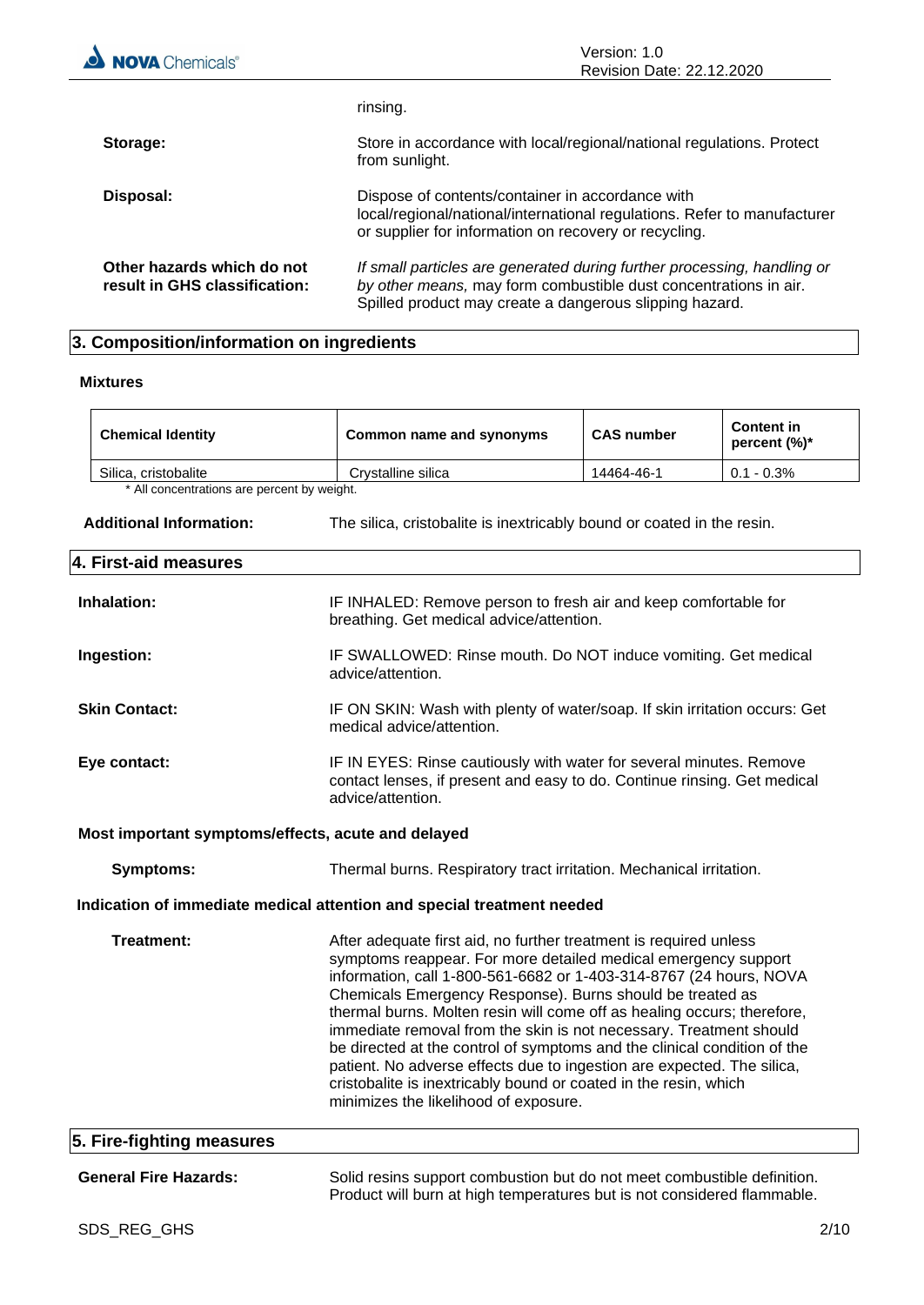

Under fire conditions, product will readily burn and emit irritating smoke. Powdered material may form explosive dust-air mixtures.

#### **Suitable (and unsuitable) extinguishing media**

| Suitable extinguishing<br>media:                                                | Water fog or water spray. Small fires: Dry chemical, carbon dioxide (CO2)<br>or foam.                                                                                                                                                                                                                                                                                                                                                                                                                                                          |
|---------------------------------------------------------------------------------|------------------------------------------------------------------------------------------------------------------------------------------------------------------------------------------------------------------------------------------------------------------------------------------------------------------------------------------------------------------------------------------------------------------------------------------------------------------------------------------------------------------------------------------------|
| Unsuitable extinguishing<br>media:                                              | Avoid water in straight hose stream; will scatter and spread fire.                                                                                                                                                                                                                                                                                                                                                                                                                                                                             |
| Specific hazards arising from<br>the chemical:                                  | Upon heating, polyethylene may emit various oligomers, waxes and<br>oxygenated hydrocarbons as well as carbon dioxide, carbon monoxide and<br>small amounts of other organic vapors (e.g. aldehydes, acrolein). Inhalation<br>of these decomposition products may be hazardous. Powdered material<br>may form explosive dust-air mixtures. Risk of dust-air explosion is<br>increased if flammable vapors are also present. Static discharge: material<br>can accumulate static charges which may cause an incendiary electrical<br>discharge. |
| An and all constant between the continued and constant the fact fluid field and |                                                                                                                                                                                                                                                                                                                                                                                                                                                                                                                                                |

#### **Special protective equipment and precautions for firefighters**

| <b>Special fire fighting</b><br>procedures:        | Keep upwind. Keep unauthorized personnel away. Move containers from<br>fire area if you can do so without risk. Fight fire from maximum distance or<br>use unmanned holders or monitor nozzles. Apply extinguishing media<br>carefully to avoid creating airborne dust. Water may be used to flood the<br>area. Use water spray to cool fire exposed surfaces and to protect<br>personnel. Avoid inhaling any smoke and combustion materials. Remove<br>and isolate contaminated clothing and shoes. Prevent runoff from fire<br>control or dilution from entering streams, sewers, or drinking water supply. |
|----------------------------------------------------|---------------------------------------------------------------------------------------------------------------------------------------------------------------------------------------------------------------------------------------------------------------------------------------------------------------------------------------------------------------------------------------------------------------------------------------------------------------------------------------------------------------------------------------------------------------------------------------------------------------|
| Special protective equipment<br>for fire-fighters: | Firefighters must use standard protective equipment including flame<br>retardant coat, helmet with face shield, gloves, rubber boots, and in<br>enclosed spaces, SCBA.                                                                                                                                                                                                                                                                                                                                                                                                                                        |

#### **6. Accidental release measures**

| Personal precautions,<br>protective equipment and<br>emergency procedures: | Isolate area. Alert stand-by emergency and fire fighting personnel. Dust<br>deposits should not be allowed to accumulate on surfaces, as these may<br>form an explosive mixture if they are released into the atmosphere in<br>sufficient concentration.                                                                                                                                                                                                                                                                                                         |
|----------------------------------------------------------------------------|------------------------------------------------------------------------------------------------------------------------------------------------------------------------------------------------------------------------------------------------------------------------------------------------------------------------------------------------------------------------------------------------------------------------------------------------------------------------------------------------------------------------------------------------------------------|
| Methods and material for<br>containment and cleaning<br>up:                | Wear appropriate personal protective equipment. Do not touch or walk<br>through spilled material. In case of leakage, eliminate all ignition sources.<br>Stop leak if safe to do so. Prevent entry into waterways, sewer, basements<br>or confined areas. Spilled product may create a dangerous slipping hazard.<br>Use appropriate tools to put the spilled solid in an appropriate disposal or<br>recovery container. Recover and reclaim or recycle, if practical. Avoid<br>dispersal of dust in the air (i.e., clearing dust surfaces with compressed air). |

### **7. Handling and storage**

| Precautions for safe handling: | Keep away from uncontrolled heat and incompatible materials. Ground all<br>material handling and transfer equipment. Wash hands thoroughly after |
|--------------------------------|--------------------------------------------------------------------------------------------------------------------------------------------------|
|                                | handling. Prevent dust accumulation to minimize explosion hazard. For                                                                            |
|                                | additional information on control of static and minimizing potential dust and                                                                    |
|                                | fire hazards, refer to NFPA-654, "Standard for the Prevention of Fire and                                                                        |
|                                | Dust Explosions from the Manufacturing, Processing and Handling of                                                                               |
|                                | Combustible Particulate Solids, 2013 Edition". Use in a well-ventilated area.                                                                    |
|                                | Avoid release to the environment. Wear eye protection/protective gloves as                                                                       |
|                                | needed/wear full face-shield during thermal processing if contact with                                                                           |
|                                | molten material is possible/wear respirator if dusty. Spilled product may                                                                        |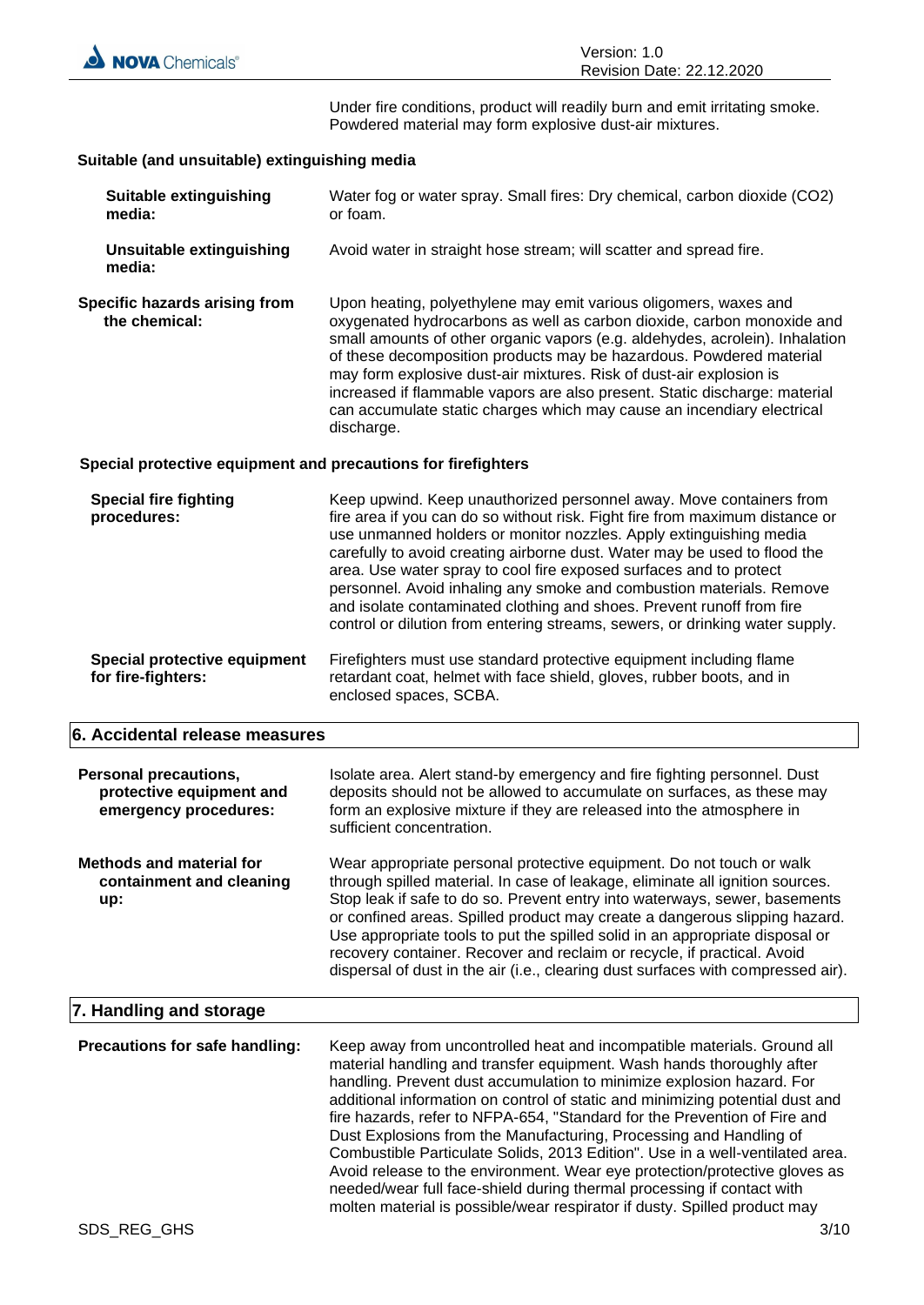

create a dangerous slipping hazard.

**Conditions for safe storage, including any incompatibilities:** Store in accordance with all current regulations and standards. Storage area should be clearly identified, well-illuminated and clear of obstruction. Store in closed, grounded and properly designed vessels. Keep away from uncontrolled heat and incompatible materials. Protect from sunlight. Outdoor storage of product in bags requires protection from ultra-violet sunlight by use of a UV stabilized bag or alternate means. Avoid accumulation of dust by frequent cleaning and suitable construction of storage and handling areas. Keep shovels and vacuum systems readily available for cleanup of loose material. DO NOT enter filled bulk containers and attempt to walk over product, due to risk of slipping and possible suffocation. Use a fall arrest system when working near open bulk containers.

#### **8. Exposure controls/personal protection**

#### **Control Parameters**

#### **Occupational Exposure Limits**

During dusty conditions ACGIH recommends for Particles (insoluble or poorly soluble) not otherwise specified a TWA of 10 mg/m3 (inhalable particles), 3 mg/m3 TWA (respirable particles). The silica, cristobalite is inextricably bound or coated in the resin, which minimizes the likelihood of exposure.

| <b>Chemical Identity</b>                       | Type       | <b>Exposure Limit Values</b> | Source                                                    |
|------------------------------------------------|------------|------------------------------|-----------------------------------------------------------|
| Silica, cristobalite -<br>Respirable fraction. | <b>TWA</b> | $0.025 \text{ ma/m}$ 3       | US. ACGIH Threshold Limit Values, as<br>amended (03 2014) |

#### **Biological Limit Values**

No biological exposure limits noted for the ingredient(s).

**Appropriate Engineering Controls** Engineering methods to reduce hazardous exposure are preferred controls. Methods include mechanical ventilation (dilution and local exhaust) process or personal enclosure, remote and automated operation, control of process conditions, leak detection and repair systems, and other process modifications. Ensure all exhaust ventilation systems are discharged to outdoors, away from air intakes and ignition sources. Supply sufficient replacement air to make up for air removed by exhaust systems. Administrative (procedure) controls and use of personal protective equipment may also be required. It is recommended that all dust control equipment such as local exhaust ventilation and material transport systems involved in handling of this product contain explosion relief vents or an explosion suppression system or an oxygen-deficient environment. Use only appropriately classified electrical equipment and powered industrial trucks.

#### **Individual protection measures, such as personal protective equipment**

| <b>General information:</b>                       | Personal protective equipment (PPE) should not be considered a long-term<br>solution to exposure control. Employer programs to properly select, fit,<br>maintain and train employees to use equipment must accompany PPE.<br>Consult a competent industrial hygiene resource, the PPE manufacturer's<br>recommendation, and/or applicable regulations to determine hazard<br>potential and ensure adequate protection. |
|---------------------------------------------------|------------------------------------------------------------------------------------------------------------------------------------------------------------------------------------------------------------------------------------------------------------------------------------------------------------------------------------------------------------------------------------------------------------------------|
| <b>Eye/face protection:</b>                       | Safety glasses. Wear a face shield when working with molten material.                                                                                                                                                                                                                                                                                                                                                  |
| <b>Skin Protection</b><br><b>Hand Protection:</b> | Wear gloves to protect against thermal burns.                                                                                                                                                                                                                                                                                                                                                                          |
| <b>Skin and Body</b>                              | Wear appropriate clothing to prevent any possibility of skin contact. Wear                                                                                                                                                                                                                                                                                                                                             |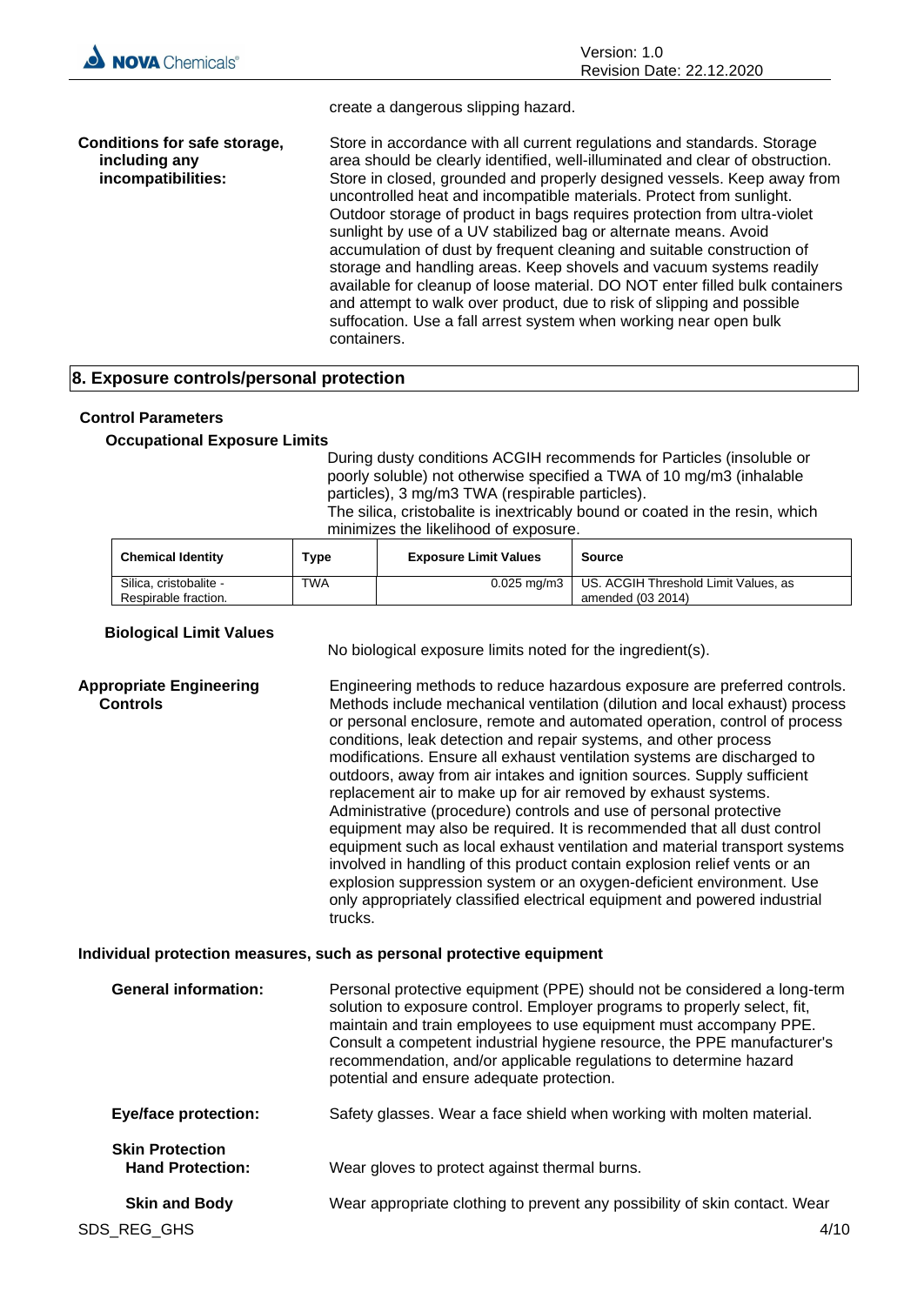| <b>NOVA</b> Chemicals®         | Version: 1.0<br>Revision Date: 22.12.2020                                                                                                                                                                                                                                             |
|--------------------------------|---------------------------------------------------------------------------------------------------------------------------------------------------------------------------------------------------------------------------------------------------------------------------------------|
| <b>Protection:</b>             | work clothes with long sleeves and pants. Safety footwear with good<br>traction is recommended to help prevent slipping. Static Dissipative (SD)<br>rated footwear is also recommended.                                                                                               |
| <b>Respiratory Protection:</b> | Appropriate NIOSH approved air-purifying respirator or self-contained<br>breathing apparatus should be used. Air supplied breathing apparatus must<br>be used when oxygen concentrations are low or if airborne concentrations<br>exceed the limits of the air-purifying respirators. |
| Hygiene measures:              | Use effective control measures and PPE to maintain worker exposure to<br>concentrations that are below these limits. Ensure that eyewash stations<br>and safety showers are in close proximity to work locations.                                                                     |

# **9. Physical and chemical properties**

| Appearance                                            |                                                                                                      |
|-------------------------------------------------------|------------------------------------------------------------------------------------------------------|
| <b>Physical state:</b>                                | solid                                                                                                |
| Form:                                                 | Pellets or Granular powder                                                                           |
| Color:                                                | white / colorless / translucent                                                                      |
| Odor:                                                 | Minimal, Mild                                                                                        |
| <b>Odor Threshold:</b>                                | No data available.                                                                                   |
| pH:                                                   | not applicable                                                                                       |
| <b>Melting point/freezing point:</b>                  | 105 - 125 °C (221 - 257 °F) (Melting Point) 80 - 105 °C<br>$(176 - 221 \degree F)$ (Softening point) |
| Initial boiling point and boiling range:              | not applicable                                                                                       |
| <b>Flash Point:</b>                                   | not applicable                                                                                       |
| <b>Evaporation rate:</b>                              | not applicable                                                                                       |
| Flammability (solid, gas):                            | May form combustible dust concentrations in air.                                                     |
| Upper/lower limit on flammability or explosive limits |                                                                                                      |
| Flammability Limit - Upper (%):                       | not applicable                                                                                       |
| Flammability Limit - Lower (%):                       | not applicable                                                                                       |
| Vapor pressure:                                       | not applicable                                                                                       |
| Vapor density:                                        | not applicable                                                                                       |
| <b>Density:</b>                                       | 910 - 940 kg/m3                                                                                      |
| <b>Relative density:</b>                              | $0.910 - 0.940$                                                                                      |
| Solubility(ies)                                       |                                                                                                      |
| <b>Solubility in water:</b>                           | Insoluble in water                                                                                   |
| Solubility (other):                                   | No data available.                                                                                   |
| Partition coefficient (n-octanol/water):              | not applicable                                                                                       |
| Auto-ignition temperature:                            | 330 - 410 °C (626 - 770 °F)                                                                          |
| <b>Decomposition temperature:</b>                     | $>$ 300 °C ( $>$ 572 °F)                                                                             |
| <b>Viscosity:</b>                                     | not applicable                                                                                       |
|                                                       |                                                                                                      |

# **10. Stability and reactivity**

| <b>Reactivity:</b>                            | Contact with incompatible materials. Sources of ignition. Exposure to heat.                                             |
|-----------------------------------------------|-------------------------------------------------------------------------------------------------------------------------|
| <b>Chemical Stability:</b>                    | Material is stable under normal conditions.                                                                             |
| <b>Possibility of hazardous</b><br>reactions: | Hazardous polymerization not likely to occur.                                                                           |
| <b>Conditions to avoid:</b>                   | Avoid exposing to heat and contact with strong oxidizing substances. Avoid<br>processing material over 300 °C (572 °F). |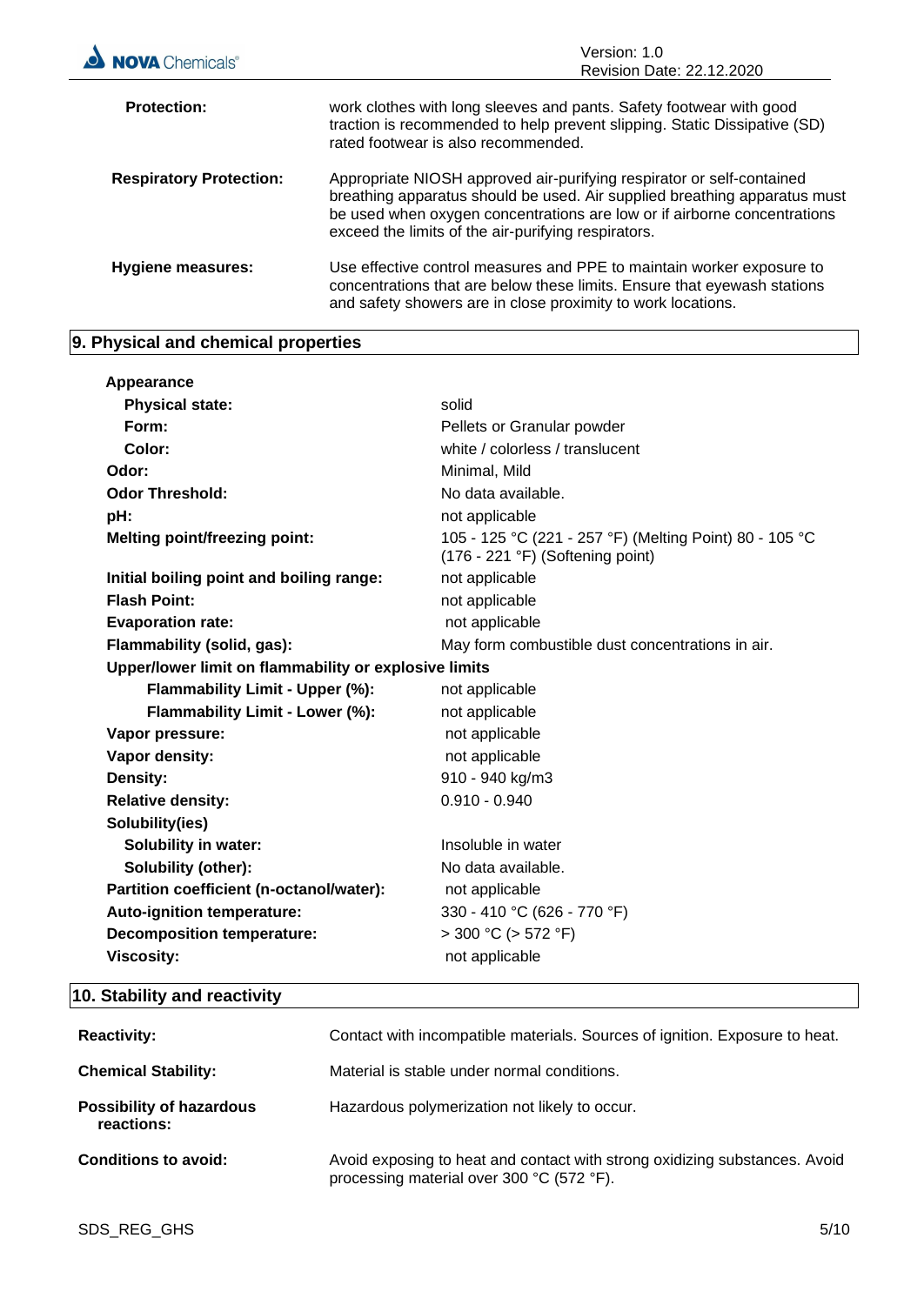| <b>NOVA</b> Chemicals®                             | Version: 1.0<br><b>Revision Date: 22.12.2020</b>                                                                                                                                                                                                                                                                            |
|----------------------------------------------------|-----------------------------------------------------------------------------------------------------------------------------------------------------------------------------------------------------------------------------------------------------------------------------------------------------------------------------|
| <b>Incompatible Materials:</b>                     | Strong oxidizing agents. Organic solvents, ether, gasoline, lubricating oils,<br>chlorinated hydrocarbons and aromatic hydrocarbons may react with and<br>degrade polyethylene. Powdered material may form explosive dust-air<br>mixtures. Risk of dust-air explosion is increased if flammable vapors are<br>also present. |
| <b>Hazardous Decomposition</b><br><b>Products:</b> | Upon decomposition, polyethylene may emit various oligomers, waxes and<br>oxygenated hydrocarbons as well as carbon dioxide, carbon monoxide and<br>small amounts of other organic vapors (e.g. aldehydes, acrolein). Inhalation<br>of these decomposition products may be hazardous.                                       |

# **11. Toxicological information**

### **Information on likely routes of exposure**

| Inhalation:                                           | During processing, thermal fumes and inhalation of fine particles may<br>cause respiratory irritation. The silica, cristobalite is inextricably bound or<br>coated in the resin, which minimizes the likelihood of exposure.                             |
|-------------------------------------------------------|----------------------------------------------------------------------------------------------------------------------------------------------------------------------------------------------------------------------------------------------------------|
| <b>Skin Contact:</b>                                  | During processing, contact with powder or fines may cause mechanical<br>irritation. Molten material will produce thermal burns. The silica, cristobalite<br>is inextricably bound or coated in the resin, which minimizes the likelihood<br>of exposure. |
| Eye contact:                                          | During processing, contact with powder or fines may cause mechanical<br>irritation. Molten material will produce thermal burns. The silica, cristobalite<br>is inextricably bound or coated in the resin, which minimizes the likelihood<br>of exposure. |
| Ingestion:                                            | Ingestion of this product is not a likely route of exposure.                                                                                                                                                                                             |
|                                                       | Symptoms related to the physical, chemical and toxicological characteristics                                                                                                                                                                             |
| Inhalation:                                           | Respiratory irritation.                                                                                                                                                                                                                                  |
| <b>Skin Contact:</b>                                  | Mechanical irritation. Thermal burns. Negligible irritation of the skin based<br>on chemical structure (polymer).                                                                                                                                        |
| Eye contact:                                          | Mechanical irritation. Thermal burns. May cause mild, short-lasting<br>discomfort to eyes.                                                                                                                                                               |
| Ingestion:                                            | No adverse effects due to ingestion are expected.                                                                                                                                                                                                        |
| Information on toxicological effects                  |                                                                                                                                                                                                                                                          |
| Acute toxicity (list all possible routes of exposure) |                                                                                                                                                                                                                                                          |
| Oral<br><b>Product:</b>                               | LD50: $> 5,000$ mg/kg (estimated)                                                                                                                                                                                                                        |
| <b>Dermal</b><br><b>Product:</b>                      | Not classified for acute toxicity based on available data.                                                                                                                                                                                               |
| <b>Inhalation</b><br><b>Product:</b>                  | Not classified for acute toxicity based on available data.                                                                                                                                                                                               |
| <b>Repeated dose toxicity</b><br><b>Product:</b>      | No data available.                                                                                                                                                                                                                                       |
| <b>Skin Corrosion/Irritation</b><br><b>Product:</b>   | No data available.                                                                                                                                                                                                                                       |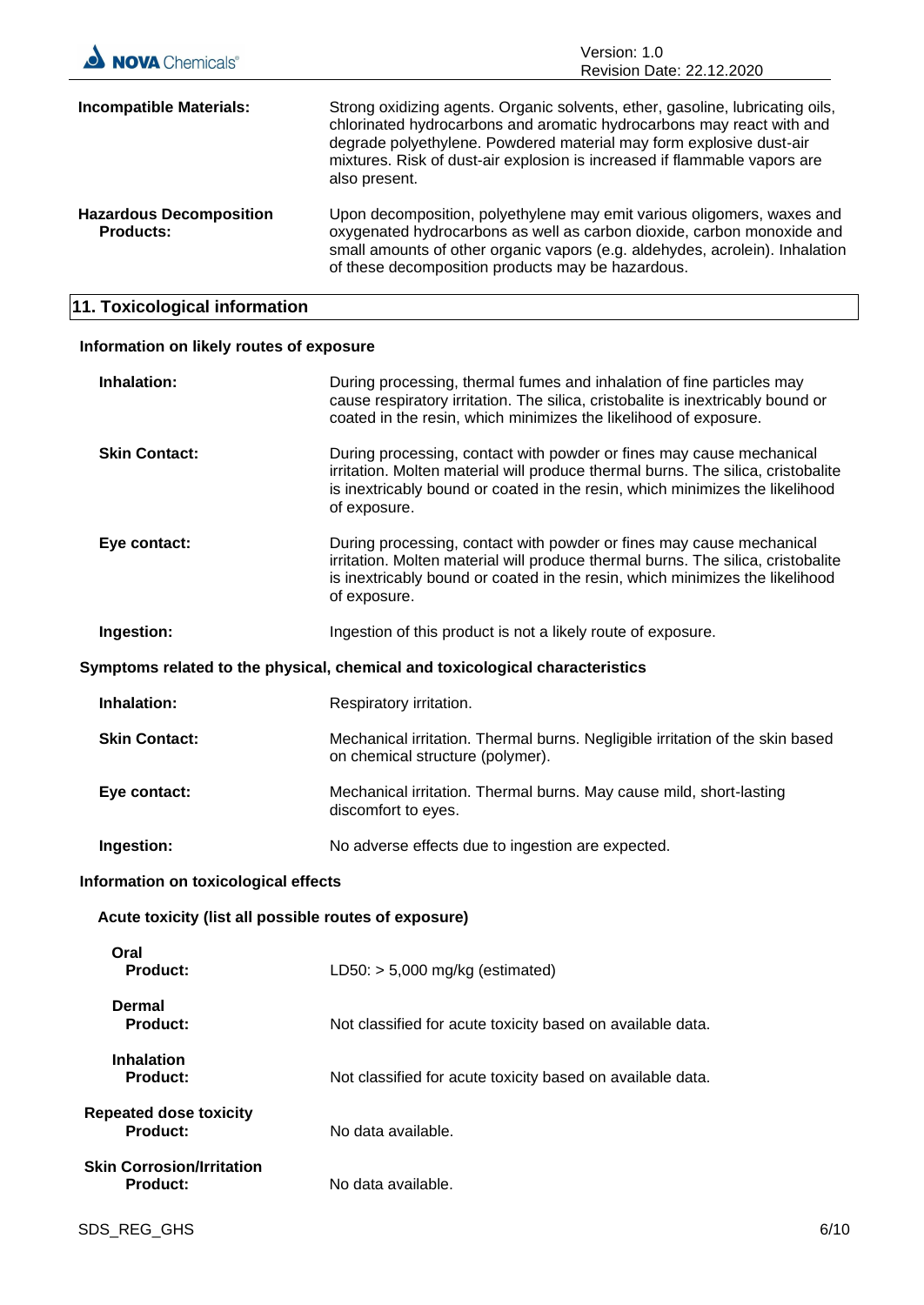

| <b>Components:</b><br>Silica, cristobalite                                   | Irritating. May cause abrasion to skin. The silica, cristobalite is inextricably<br>bound or coated in the resin, which minimizes the likelihood of exposure.                                                                                                                                                                                                                         |
|------------------------------------------------------------------------------|---------------------------------------------------------------------------------------------------------------------------------------------------------------------------------------------------------------------------------------------------------------------------------------------------------------------------------------------------------------------------------------|
| <b>Serious Eye Damage/Eye Irritation</b><br><b>Product:</b>                  | No data available.                                                                                                                                                                                                                                                                                                                                                                    |
| <b>Components:</b><br>Silica, cristobalite                                   | Irritating. May cause abrasion to cornea. The silica, cristobalite is inextricably<br>bound or coated in the resin, which minimizes the likelihood of exposure.                                                                                                                                                                                                                       |
| <b>Respiratory or Skin Sensitization</b><br>Product:                         | No data available.                                                                                                                                                                                                                                                                                                                                                                    |
| Carcinogenicity<br><b>Product:</b>                                           | Not classified                                                                                                                                                                                                                                                                                                                                                                        |
| Silica, cristobalite                                                         | IARC Monographs on the Evaluation of Carcinogenic Risks to Humans:<br>Overall evaluation: 1. Carcinogenic to humans.                                                                                                                                                                                                                                                                  |
| <b>Germ Cell Mutagenicity</b>                                                |                                                                                                                                                                                                                                                                                                                                                                                       |
| In vitro<br><b>Product:</b>                                                  | There are no known or reported genetic effects.                                                                                                                                                                                                                                                                                                                                       |
| In vivo<br><b>Product:</b>                                                   | There are no known or reported genetic effects.                                                                                                                                                                                                                                                                                                                                       |
| <b>Reproductive toxicity</b><br><b>Product:</b>                              | There are no known or reported reproductive effects.                                                                                                                                                                                                                                                                                                                                  |
| <b>Specific Target Organ Toxicity - Single Exposure</b><br><b>Product:</b>   | No data available.                                                                                                                                                                                                                                                                                                                                                                    |
| <b>Specific Target Organ Toxicity - Repeated Exposure</b><br><b>Product:</b> | No data available.                                                                                                                                                                                                                                                                                                                                                                    |
| <b>Aspiration Hazard</b><br><b>Product:</b>                                  | Not classified.                                                                                                                                                                                                                                                                                                                                                                       |
| Other effects:                                                               | No data available.                                                                                                                                                                                                                                                                                                                                                                    |
| 12. Ecological information                                                   |                                                                                                                                                                                                                                                                                                                                                                                       |
| <b>General information:</b>                                                  | NOVAPOL <sup>®</sup> resins are expected to be inert in the environment. They float<br>on water and are not biodegradable. They are not expected to<br>bioconcentrate (accumulate in the food chain) due to their high molecular<br>weight. NOVAPOL® pellets are not expected to be toxic if ingested but may<br>represent a choking hazard if ingested by waterfowl or aquatic life. |
| <b>Ecotoxicity:</b>                                                          |                                                                                                                                                                                                                                                                                                                                                                                       |
| Acute hazards to the aquatic environment:                                    |                                                                                                                                                                                                                                                                                                                                                                                       |
| <b>Fish</b><br><b>Product:</b>                                               | LC 50 (96 h): $> 100$ mg/l                                                                                                                                                                                                                                                                                                                                                            |
| <b>Aquatic Invertebrates</b><br><b>Product:</b>                              | EC 50 (Daphnia magna, 48 h): > 100 mg/l                                                                                                                                                                                                                                                                                                                                               |
| <b>Toxicity to Aquatic Plants</b><br><b>Product:</b>                         | EC 50 (72 h): > 100 mg/l                                                                                                                                                                                                                                                                                                                                                              |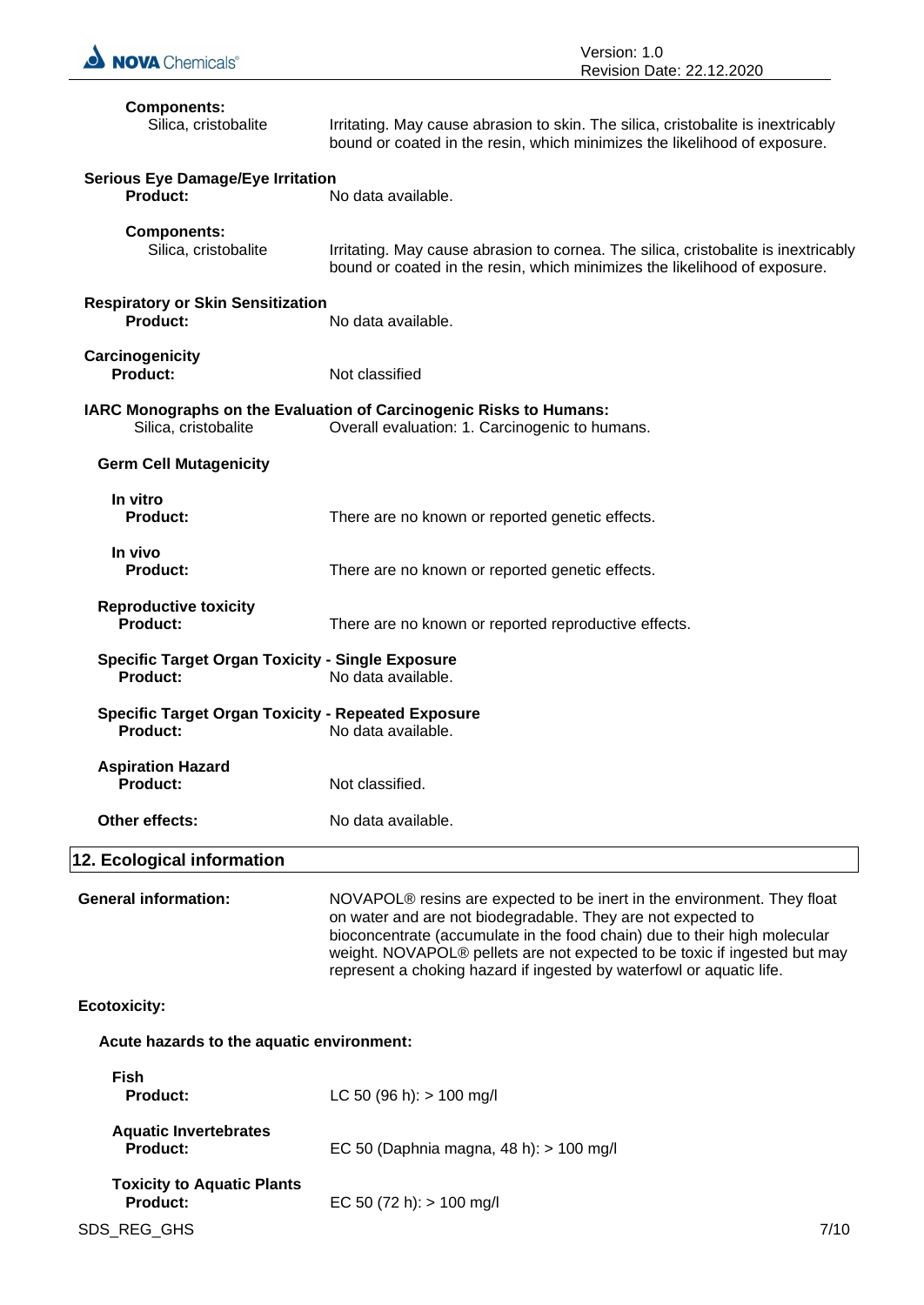**Chronic hazards to the aquatic environment:**

| <b>Fish</b><br><b>Product:</b>                                                              | $NOEC : > 100$ mg/l                                                                                                                                                                                                                                                                                                                                                                                                                                                                                                                                                    |
|---------------------------------------------------------------------------------------------|------------------------------------------------------------------------------------------------------------------------------------------------------------------------------------------------------------------------------------------------------------------------------------------------------------------------------------------------------------------------------------------------------------------------------------------------------------------------------------------------------------------------------------------------------------------------|
| <b>Aquatic Invertebrates</b><br><b>Product:</b>                                             | $NOEC : > 100$ mg/l                                                                                                                                                                                                                                                                                                                                                                                                                                                                                                                                                    |
| <b>Toxicity to Aquatic Plants</b><br><b>Product:</b>                                        | $NOEC : > 100$ mg/l                                                                                                                                                                                                                                                                                                                                                                                                                                                                                                                                                    |
| <b>Persistence and Degradability</b>                                                        |                                                                                                                                                                                                                                                                                                                                                                                                                                                                                                                                                                        |
| <b>Biodegradation</b><br><b>Product:</b>                                                    | Not readily degradable. Under optimal oxidation conditions, >99% of<br>polyethylene will remain intact after exposure to microbial actions. Product<br>will slowly change (embrittle) in the presence of sunlight, but will not fully<br>breakdown. Product buried in landfill has been found to be stable over time.<br>No toxic degradation products are known to be produced.                                                                                                                                                                                       |
| <b>BOD/COD Ratio</b><br><b>Product:</b>                                                     | No data available.                                                                                                                                                                                                                                                                                                                                                                                                                                                                                                                                                     |
| <b>Bioaccumulative potential</b><br><b>Bioconcentration Factor (BCF)</b><br><b>Product:</b> | Pellets may accumulate in the digestive systems of birds and aquatic life,<br>causing injury and possible death due to starvation.                                                                                                                                                                                                                                                                                                                                                                                                                                     |
| Partition Coefficient n-octanol / water (log Kow)<br><b>Product:</b><br>not applicable      |                                                                                                                                                                                                                                                                                                                                                                                                                                                                                                                                                                        |
| <b>Mobility in soil:</b>                                                                    | Biologically persistent. This product has not been found to migrate through<br>soils.                                                                                                                                                                                                                                                                                                                                                                                                                                                                                  |
| Other adverse effects:                                                                      | Pellets are persistent in aquatic and terrestrial systems.                                                                                                                                                                                                                                                                                                                                                                                                                                                                                                             |
| 13. Disposal considerations                                                                 |                                                                                                                                                                                                                                                                                                                                                                                                                                                                                                                                                                        |
| <b>Disposal instructions:</b>                                                               | Dispose of contents/container to an appropriate treatment and disposal<br>facility in accordance with applicable laws and regulations, and product<br>characteristics at time of disposal. Preferred disposal methods for<br>polyethylene in order of preference are: 1) clean and reuse if possible, 2)<br>recover and resell through plastic recyclers or resin brokers, 3) incinerate<br>with waste heat recovery and 4) landfill. DO NOT ATTEMPT TO DISPOSE<br>OF BY UNCONTROLLED INCINERATION. Open burning of plastics at<br>landfills should not be undertaken. |
| <b>Contaminated Packaging:</b>                                                              | Check regional, national and local environmental regulations prior to<br>disposal.                                                                                                                                                                                                                                                                                                                                                                                                                                                                                     |
| 14. Transport information                                                                   |                                                                                                                                                                                                                                                                                                                                                                                                                                                                                                                                                                        |

### **ADR**

Not regulated.

#### **IATA**

Not regulated.

#### **IMDG**

Not regulated.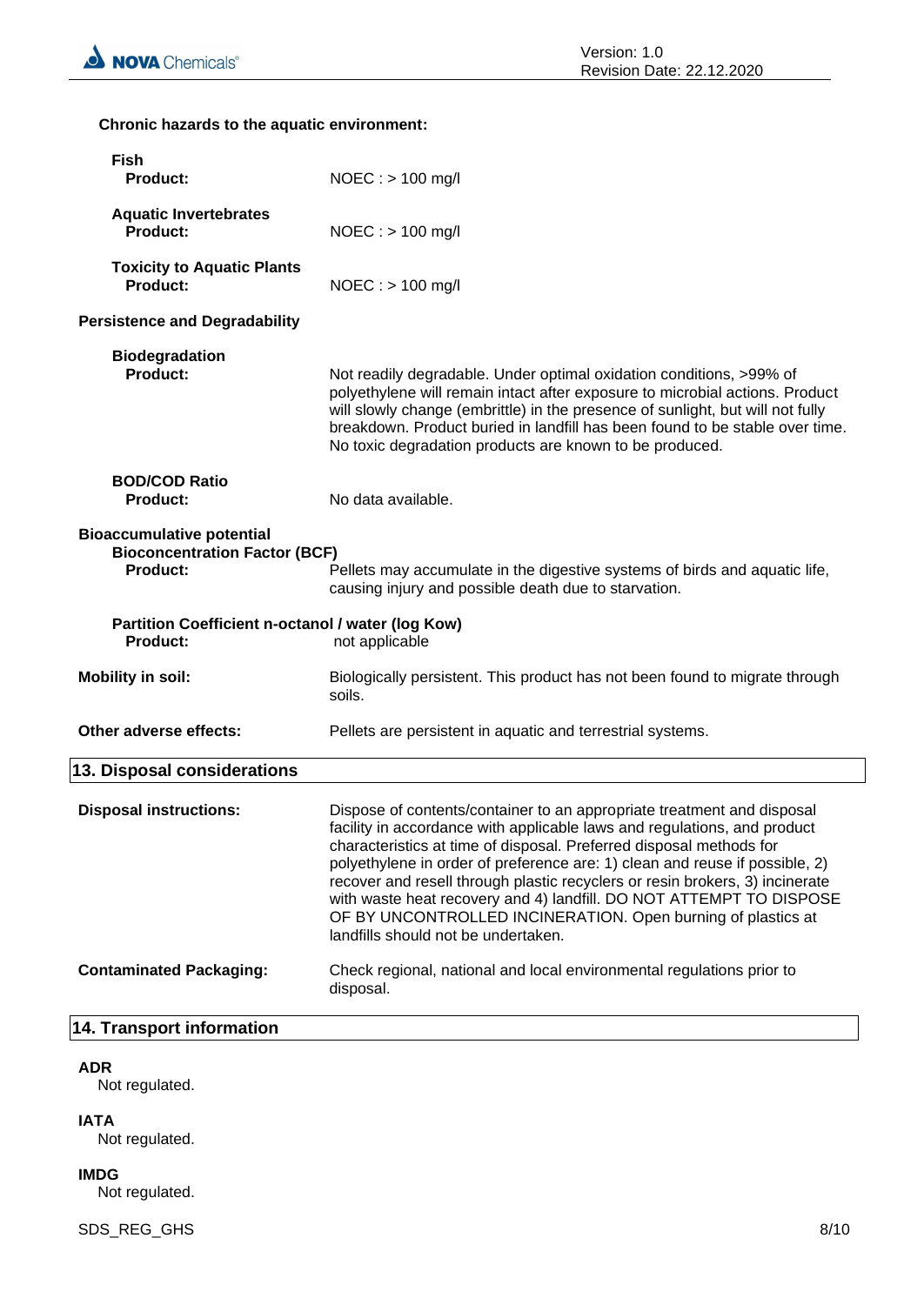

 $\overline{\phantom{a}}$ 

Version: 1.0 Revision Date: 22.12.2020

### **15. Regulatory information**

| <b>Inventory Status</b><br>Canada DSL Inventory List: | On or in compliance with the inventory                                                                                                                                                                                                                                                                                                                                                                                                                                                                                                                                                                                                                                                                                                                                                                                                                                                                                                                                                                                                                                                                                                                                                                                                                                                                                      |
|-------------------------------------------------------|-----------------------------------------------------------------------------------------------------------------------------------------------------------------------------------------------------------------------------------------------------------------------------------------------------------------------------------------------------------------------------------------------------------------------------------------------------------------------------------------------------------------------------------------------------------------------------------------------------------------------------------------------------------------------------------------------------------------------------------------------------------------------------------------------------------------------------------------------------------------------------------------------------------------------------------------------------------------------------------------------------------------------------------------------------------------------------------------------------------------------------------------------------------------------------------------------------------------------------------------------------------------------------------------------------------------------------|
| US TSCA Inventory:                                    | On or in compliance with the inventory                                                                                                                                                                                                                                                                                                                                                                                                                                                                                                                                                                                                                                                                                                                                                                                                                                                                                                                                                                                                                                                                                                                                                                                                                                                                                      |
|                                                       | 16. Other information, including date of preparation or last revision                                                                                                                                                                                                                                                                                                                                                                                                                                                                                                                                                                                                                                                                                                                                                                                                                                                                                                                                                                                                                                                                                                                                                                                                                                                       |
| <b>Issue Date:</b>                                    | 22.12.2020                                                                                                                                                                                                                                                                                                                                                                                                                                                                                                                                                                                                                                                                                                                                                                                                                                                                                                                                                                                                                                                                                                                                                                                                                                                                                                                  |
| <b>Revision Information:</b>                          | 22.12.2020: SDS Update                                                                                                                                                                                                                                                                                                                                                                                                                                                                                                                                                                                                                                                                                                                                                                                                                                                                                                                                                                                                                                                                                                                                                                                                                                                                                                      |
| Version #:                                            | 1.0                                                                                                                                                                                                                                                                                                                                                                                                                                                                                                                                                                                                                                                                                                                                                                                                                                                                                                                                                                                                                                                                                                                                                                                                                                                                                                                         |
| <b>Abbreviations and acronyms:</b>                    | ACGIH = American Conference of Governmental Industrial Hygienists; BOD = Biochemical<br>Oxygen Demand; CAS = Chemical Abstracts Service; CERCLA = Comprehensive Environmental<br>Response, Compensation, and Liability Act; CFR = Code of Federal Regulations; DOT =<br>Department of Transportation; EPA = Environmental Protection Agency; FDA = Food and Drug<br>Administration; GHS = Globally Harmonized System for the Classification and Labelling of<br>Chemicals; IARC = International Agency for Research on Cancer; IATA = International Air<br>Transport Association ICAO = International Civil Aviation Organization; IMDG = International<br>Maritime Dangerous Goods; Kow = Octanol/water partition coefficient; LD50 = Lethal Dose 50%;<br>NJTSR = New Jersey Trade Secret Registry; NTP = National Toxicology Program; OSHA =<br>Occupational Safety and Health Administration; PPE = Personal Protective Equipment; RCRA =<br>Resource Conservation and Recovery Act; SARA = Superfund Amendments and<br>Reauthorization Act; SCBA = Self Contained Breathing Apparatus; SDS = Safety Data Sheet;<br>SEPA = State Environmental Protection Administration; TSCA = Toxic Substances Control Act;<br>TWA = Time Weighted Average                                                                            |
| <b>Further Information:</b>                           | Exposure to the Hazardous Combustion and Decomposition Products as<br>described in the SDS, Sections 5 and 10, may be linked with various acute<br>and chronic health effects. These effects include irritation of eyes and upper<br>respiratory tract primarily from the aldehydes, breathing difficulties, systemic<br>toxicity such as liver, kidney, and central nervous system effects.<br>NOVA Chemicals has monitored worker exposures to emissions during<br>commercial-scale processing of polyethylene. Concentrations of hazardous<br>decomposition products were determined to be well below established<br>exposure limits in the workplace. "Quantitation of Employee Exposure to<br>Emission Products Generated By Commercial-Scale Processing of<br>Polyethylene" is available in the Am. Ind. Hyg. Assoc. J. 56:809-814 (1995)<br>and "Quantification of Emission Compounds Generated During Commercial-<br>Scale Processing of Advanced SCLAIRTECH™ Polyethylene" is available in<br>the Journal of Plastic Film & Sheeting Volume 26 Issue 2, April 2010.<br>For information on ventilation considerations for the control of volatile air<br>contaminants from polyethylene, please request a copy of NOVA Chemicals'<br>publication, "Ventilation Guidelines for Heat-Processing Polyethylene Resins". |
|                                                       | For additional information on unloading hopper cars containing plastic resins,<br>refer to NOVA Chemicals' publication, "Hopper Car Unloading Guide".<br>For information on processing properties, selection of NOVAPOL resin<br>grades, refer to the NOVAPOL Product Data Sheets available on our web<br>site, under Products & Applications: http://www.novachemicals.com.<br>For additional information on preventing pellet loss, refer to published plastic<br>industry publications and resources under 'Operation Clean Sweep'; now<br>downloadable from the web at http://www.opcleansweep.org/.<br>Polyethylene fines and dust particles are listed as a Class I combustible dust<br>by the National Fire Protection Association (see NFPA-68, Table F.1 (e)). For                                                                                                                                                                                                                                                                                                                                                                                                                                                                                                                                                 |

additional information on control of static and minimizing potential dust and